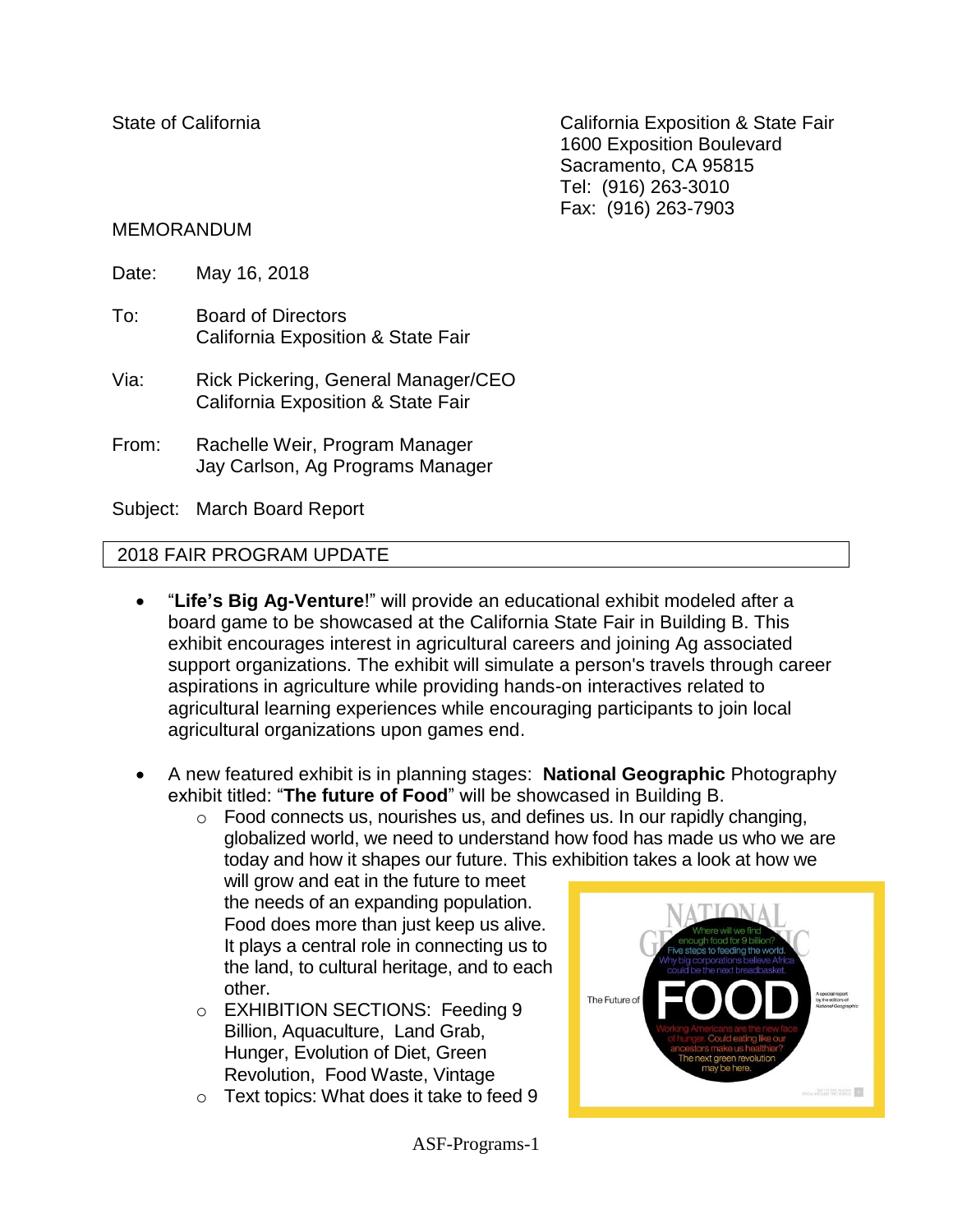Billion, Food Waste, Evolution of Diet and California's Role in Feeding the **World** 

- o Featuring 50 images.
- o Cal Expo Staff will further the conversation of Food as a common language and California's role in food production on a global scale.



 The California State Fair Kitchen will host **Taste of California workshops**, offering in-depth discussions, education and tasting opportunities for California Wine, Olive Oil beer, honey and cheese.

This area will also hold: Apps for Ag and Youth Canning & Baking Competition

#### **COOKING THEATRE**

- o Cooking Demonstrations (various guest chefs & orgs.)
- o Cultural Advisory Council Cooking Demonstration, Postal Service Cooking Challenge, Professional Chef Challenge, MRE Chef Challenge (CalVet),
- o Dinner 911 Cooking Challenge (First Responders), High School Cooking Challenge, Culinary School Cooking Challenge
- o Day of Flowers (CA Floral Association)

## **THE GRILL**

o Cooking & Grilling Demonstrations (various guest chefs & orgs.)

## **CALIFORNIA SAMPLING CENTERS**

- o Extra Virgin Olive Oil Sampling Booth
- o Honey Shoppe
- o California Products Sampling Booths (1-2)
- **Farm to Glass exhibit** will return this year and be located in the Floriculture area next to the Wine Garden. This will be an educational exhibit on the agricultural products used in producing California wine, beer and distilled spirits.

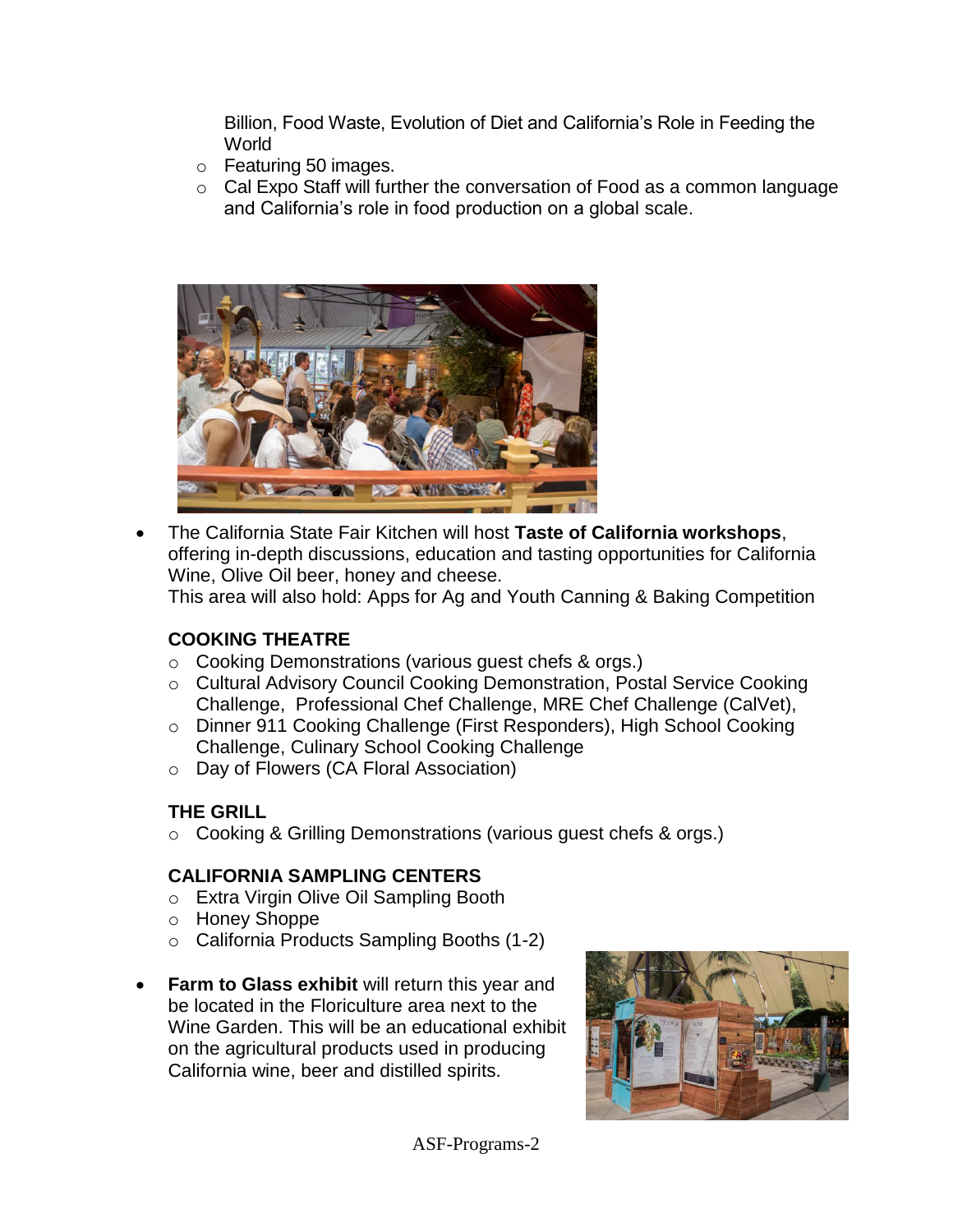### **Expo Center**

- New this year: **Silent Disco** will be featured in Expo Center Building 1. This exhibit features DJ's playing music which guests hear through headphones. Dance Party "A Silent Disco Experience" is an exciting, interactive environment to enjoy music and dance with family and friends. DJ's get the crowd excited and create a fun, highly energetic event.
	- $\circ$  Enjoy good music and dance with family and friends; it is fun for all ages.
	- $\circ$  A must Experience Experience and a great Selfie sharing event and Social Network event
- **Whale Tail** a California Coastal Commission Grant, will be returning to Building 2 in Expo Center.
- **Competition Galleries in Expo Center:** Building 7- Fine Arts, Building 4- Photography and Building 5- California Crafts
- The new wall system purchased for Expo Center and Buildings A/B in 2017 worked very well and will streamline the setup and installation for CSF Exhibits in 2018.

All participants that compete at the California State Fair must enter online in April, May or June. The following is a list of entries for 2018:

|                         | 2018 Entries | 2017 Entries |  |  |
|-------------------------|--------------|--------------|--|--|
| <b>Fine Art</b>         | 204          |              |  |  |
| Photography             | 2387         | 2196         |  |  |
| <b>Crafts</b>           | 492          | 490          |  |  |
| <b>Student Showcase</b> | 1297         | 1355         |  |  |

## **Competitions**

## **2018 EVOO Competition Summary**

This is the first year of the Olive Oil program without grant funding from the CDFA Specialty Crop Block Grant program. Financial sustainability has been achieved through success in entry numbers. In 2018 there were 189 entries, a 10.5% increase over 2017. The two Best of Show winners are from multi-generational, family-owned and operated olive oil companies in the Central Valley, Wild Groves and Sciabica's California Olive Oil. The Head Judge was Orietta Gianjorio, who has been a consultant to the CA State Fair Commercial Olive Oil Competition since the original drafts of the grant proposal worked with 15 Judges from the 3 preeminent Olive Oil Tasting Panels in California

- \$15,120 in entry fees collected
- 81 Brands (up 13% over 2017) This indicates that we have a good reputation
- 141 Olive Oils received awards (75% of all entries)

#### **Best of Show Extra Virgin Olive Oil**

Robust Blend by Wild Groves of Newcastle, CA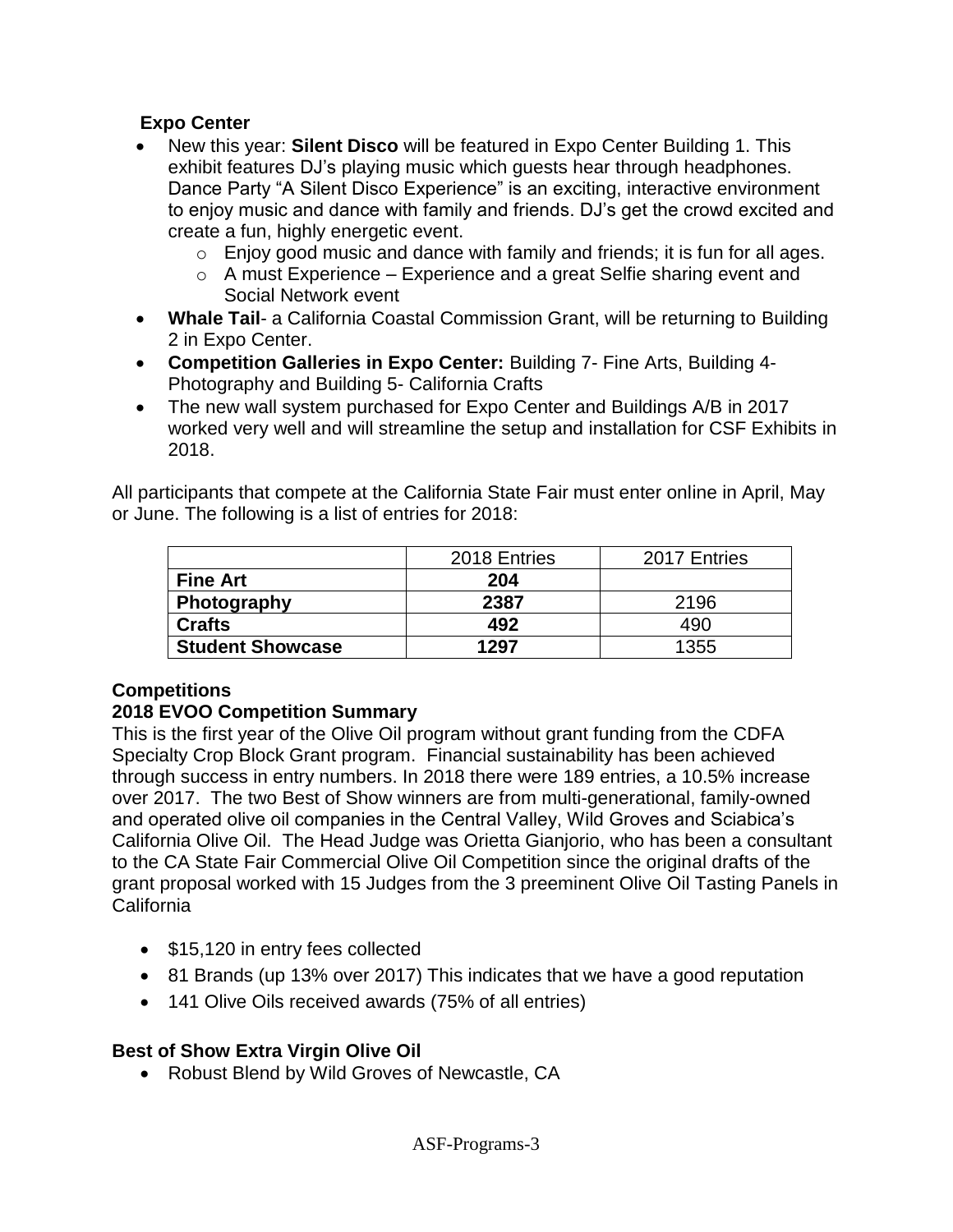#### **Best of Show Flavored Olive Oil**

• Basil Olive Oil by Sciabica's California Olive Oil of Modesto, CA

# **2018 STATE FAIR AGRICULTURAL PROGRAM UPDATE**

- **Counties Exhibits** We currently have 17 committed counties and have extended our entry deadline into April. Our media department has sent out an email blast to all California counties reminding them of what a fantastic opportunity they have here during our great State Fair to show the masses just what their county has to offer!
- **Farm School Tours** Our upcoming 2018 Spring Farm & Forest School Tours will begin on Monday April  $9<sup>th</sup>$  and run through Thursday May 17<sup>th</sup>, 2018. This year we've added Monday's to our calendar to accommodate the demand! This will give us 6 additional days in the Spring and Fall. To date we're about 80% full and expect to be completed booked very soon.
- The Farm The greenhouse roof replacement is complete as well as the addition of a new climate control system. The completion of these projects allows



staff to begin planting seedlings earlier than before.

 New for 2018 in The Farm will be a Gourds exhibit and activity! During the 17 days of the Fair we'll be having Gourds on display, including a bed of various gourds growing, gourd carving demos, beading instruction, wood burning demos, and gourd painting for the kids. The local Gourd Society will be on hand each day with these activities educating

kids and fairgoers about the history of gourds. We're also working with Tabitha Yang at the Bohart Museum on the UC Davis campus to have some new and interesting insects and spiders in the Insect Pavilion this year… highlighting Spiders of California.

- **Camp Smokey** is always a popular and cool spot at the State Fair. This year they're looking to make an area dedicated to 'Fire Resistant Plants' and possibly add a wishing well to the waterfall area. They are also considering having an 'After the Fire' area showing the growth and rebuilding process that is impacted a large number of Californians affected by the wildfires this year. They will also continue with their popular "Passport Program" with Smokey the Bear Bandanas.
- **The Horse Arena** We moved the State Fair Best of Show Horse show dates to July 7-8, 2018, prior to opening of the State Fair. We all believe these changes will improve the overall quality of the show in regards to staffing and it should help increase the number of exhibitors and entries. There are several new things that we are working on for 2018 which include: 12 Strong & War Horse Tribute;